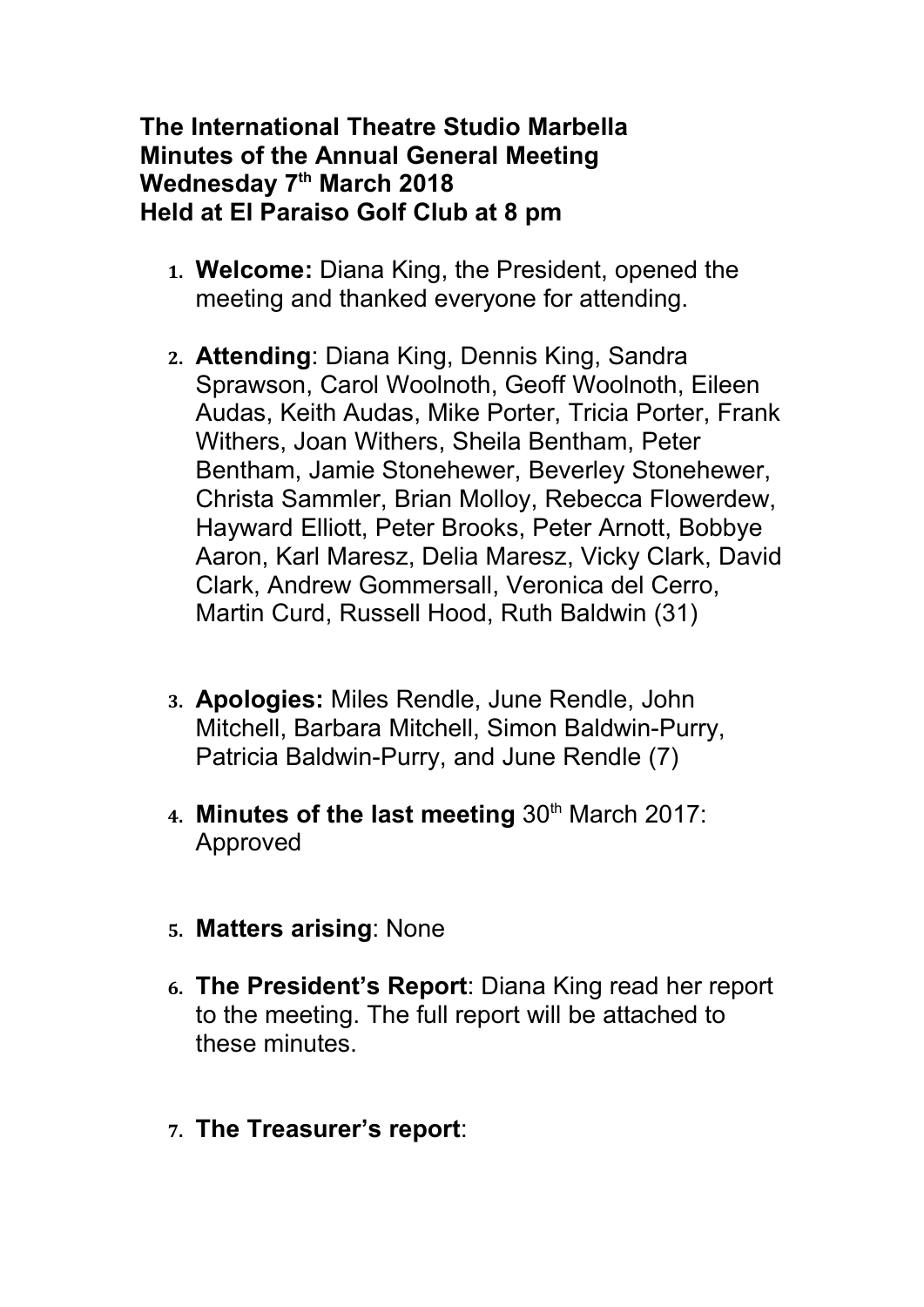**i) The accounts**: Eileen Audas circulated her report. Assets at the start of the year were 6521.50 € and are 8033.38€ at the end of the year, which is a very good result for ITS. Membership numbers have increased significantly over the last two years; another very positive outcome.

There were no questions on the report. It will be circulated with these minutes.

**ii) The Statutes for ITS**: Opening a new bank account raised the issue of our old statutes not being compliant with the new Spanish law of 2002. We approved the new ones in 2016. But we should have registered them formally within 30 days, which was only made clear recently by the Registry of Associations.

The meeting was asked to give formal approval to the Statutes again so that we can register them within the 30 days. Hayward proposed this and Karl seconded it. The meeting voted unanimously in approval.

**8. Not standing for re-election**: Eileen Audas and Jamie Stonehewer. Diana gave them both a small token of our appreciation.

## **9. Election/Re-Election of officers to the Board**

- i) President: Diana King. Proposed by Jamie and seconded by Russell. Approved
- ii) Vice President: Sandra Sprawson. Proposed by Eileen and seconded by Dennis King. Approved.
- iii) Treasurer: Martin Curd. Proposed by Peter Brooks and seconded by Sandra. Approved